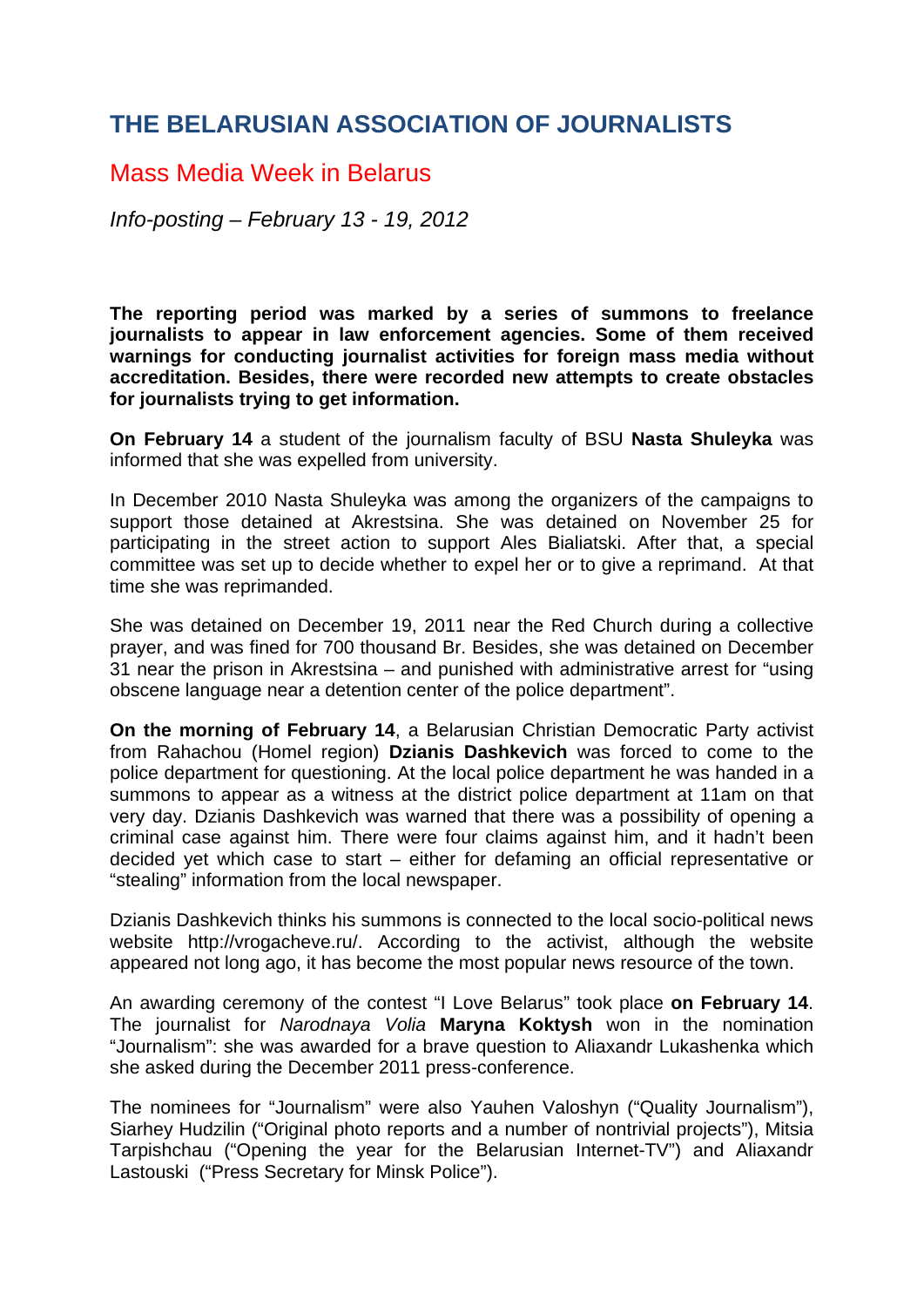The yearly award was founded by the Czech-registered "Young front". It was the third time the contest took place.

**On February 15** a correspondent for *Radio Racyja* **Aliaksandr Yarashevich** was detained while doing his work in Barysau (Minsk region). The incident took place while he was preparing a news report about a workers' protest at Barysau Factory of Automobile and Tractor Equipment (BATE). During the detention the journalist demonstrated his journalist certificate, but that was not enough. He didn't have his passport on him, so he was taken to the local police department "for identification". There they read his journalist certificate, phoned someone, kept him for 2 hours and a half and then released.

**On February 16** an independent journalist **Tatsiana Bublikava** was expelled from the courtroom in Hrodna district court where the trial of a former policeman Dz. Linkus took place. The journalist took several photos of the courtroom with her mobile phone before the beginning of the trial. After that the court guards ordered her to leave the courtroom. Her arguments that only the judge can ban photos after the beginning of the trial were in vain.

BAJ lawyers remind that according to the Code of the Criminal Procedure of the Republic of Belarus (Art. 287/6 – "Providing publicity of a trial"), "people present at an open trial have the right to make writing and audio recordings." In fact, it is necessary to ask permission for photo and video recordings from the presiding person at the trial, but this is only after the trial begins.

**On February 16** an independent cameraman **Mikola Dziatchenia** was given a written warning against his work for foreign mass media without accreditation. In the prosecutor's office Mikola Dziatchenia was shown a photo where he was standing with a camera in Svislach town during the celebrations in honor of Kalinouskiya brothers. And then he was shown a freeze-frame from *Belsat* news about this event.

**On February 16** a Hrodna-based independent journalist **Ales Dzianisau** was summoned to the prosecutor's office for "a talk". He answered that he didn't mind talking, but asked to send him a written summons. The prosecutor's office promised to do so.

**On February 16** the editor of the website "Narodnyia Naviny Vitsebska" **Siarhey Serabro** was summoned to the transport police. The reason for the summons was information and photos on the website about the white-red-white flag in solidarity with Siarhey Kavalenka (who was under trial then). S. Serabro was marked as the author.

In the phone talk with the head of the transport police S.Serabro remarked that he would like to use his journalist right not to disclose the source of confidential information, as the case had not been sent to court yet. The policeman replied that he still needed to keep record of the talk, and the journalist had to give his explanations.

**On February 16** it became known that the head of the informational and educational organization "Platform" **Andrey Bandarenka** is trying to initiate a case against a journalist of the Belarusian TV and Radio Company. An appropriate claim was filed to the Pershamayski district police department in Minsk on February 10. The reason for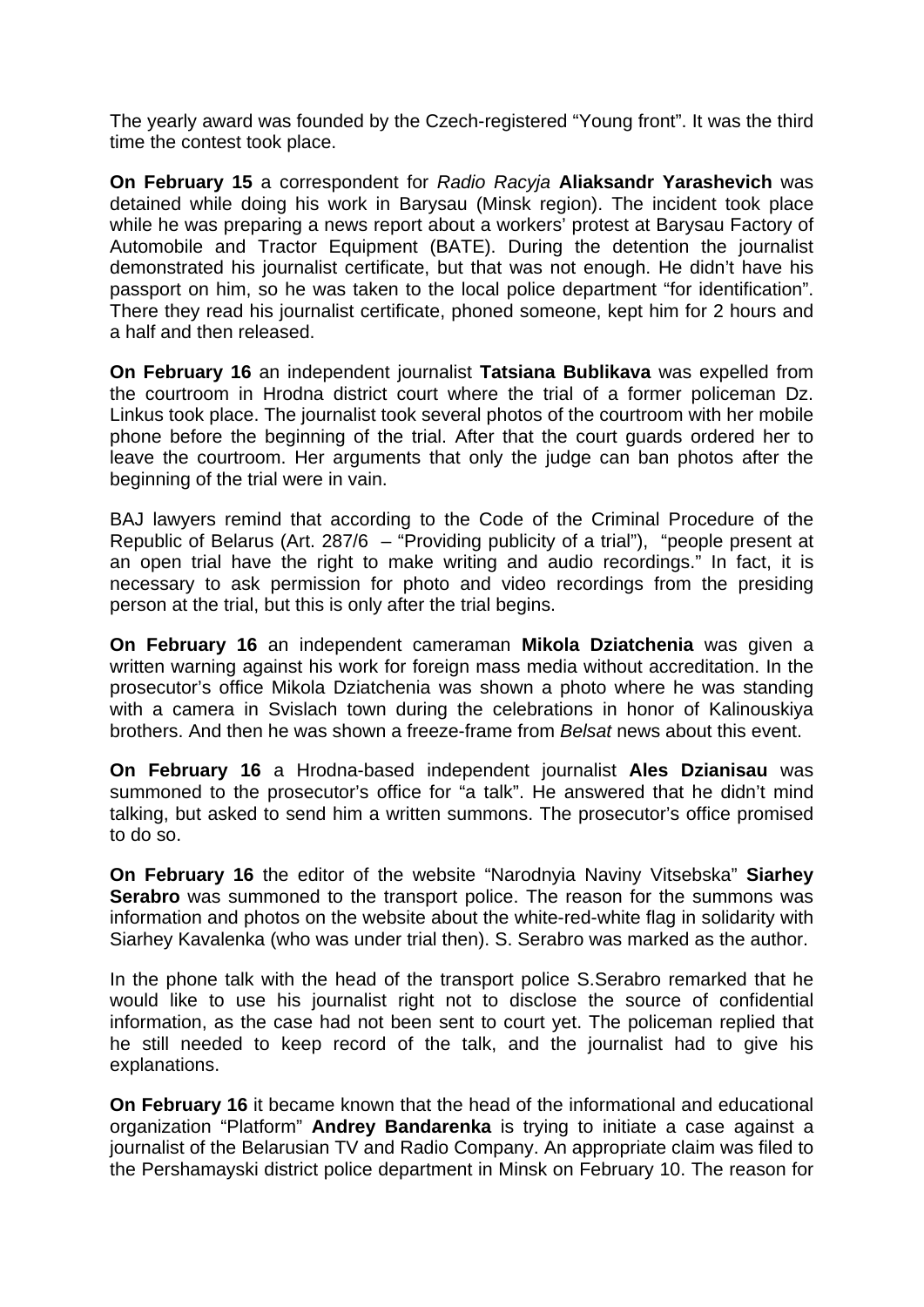the claim was a report shown on December 11, 2011 in the program "V centre vnimaniya" on Belarus-1 TV channel.

Bandarenka doesn't know the name of the author of the report. However, he thinks that the journalist violated Art. 188, 189/2 of the Criminal Code, having spread deliberately false, insulting and harming business reputation facts and rumors, combined with accusations of a serious crime (slander). In particular, the author claimed that A.Bandarenka had been involved in fraud; however, the author didn't mention that A.Bandarenka had been entirely acquitted by Minsk City Court and the Supreme Court.

As reported on **February 17, Ales Bialiatski** was convoyed from Zhodzina prison No8 to correctional colony No 2 in Babruysk.

We remind that Ales Bialiatski, vice-president of FIDH, head of the human rights center *Viasna*, BAJ member, was sentenced to 4,5 years in high security colony with property confiscation. The Pershamayski district court of Minsk found him guilty of large-scale tax evasion on November 24, 2011. The basis for the prosecution were foreign bank accounts provided by the authorities of Lithuania and Poland. On January 24 Minsk City Court upheld the appeal, despite the fact that the sum of the "damage", allegedly inflicted by Ales Bialiatski (around 90 000\$), was paid by his wife. The money collected by the public was transferred to the account of the Pershamayski District Court.

The international democratic society, head of the EU, the USA and other countries consider Ales Bialiatski a political prisoner and demand his immediate release. MPs of 27 countries – members of the Council of Europe - supported the nomination of Ales Bialiatski for the Nobel Peace Prize.

**On February 17** the Minister of Information **Aleh Praliaskouski** announced that in 2011 the Ministry of Information issued 83 written warnings to 57 mass media. The information was announced at a meeting of the Ministry on the results of 2011.

As reported on **February 17,** *Radio Freedom* observer **Valery Karbalevich** won «Die Zeit» award this year.

Other winners of the award are a Moscow journalist Olga Romanova and Baku journalist Khadija Ismayilova; their main themes deal with human rights situation. Also there are two winning media outlets: Caucasian magazine "Dosh" and Ukrainian weekly "Tyzhden". The awarding ceremony will take place on May 24, 2012 in Hamburg.

The award for the best media outlets and journalists in Eastern Europe was set up in 1999 by Gerd Bucerius Foundation with the newspaper "Die Zeit" and the Norwegian organization "Fritt Ord".

**On February 17** the chairperson of Brest City Executive Committee Aliaksandr Palyshenkau tried to expel **Milana Kharytonava**, photocorrespondent and BAJ member, from a meeting that was taking place at that establishment. When the meeting started, A.Palyshenkau tried to find out what media Milana represented and announced that she didn't have any accreditation to be present at the meeting. The